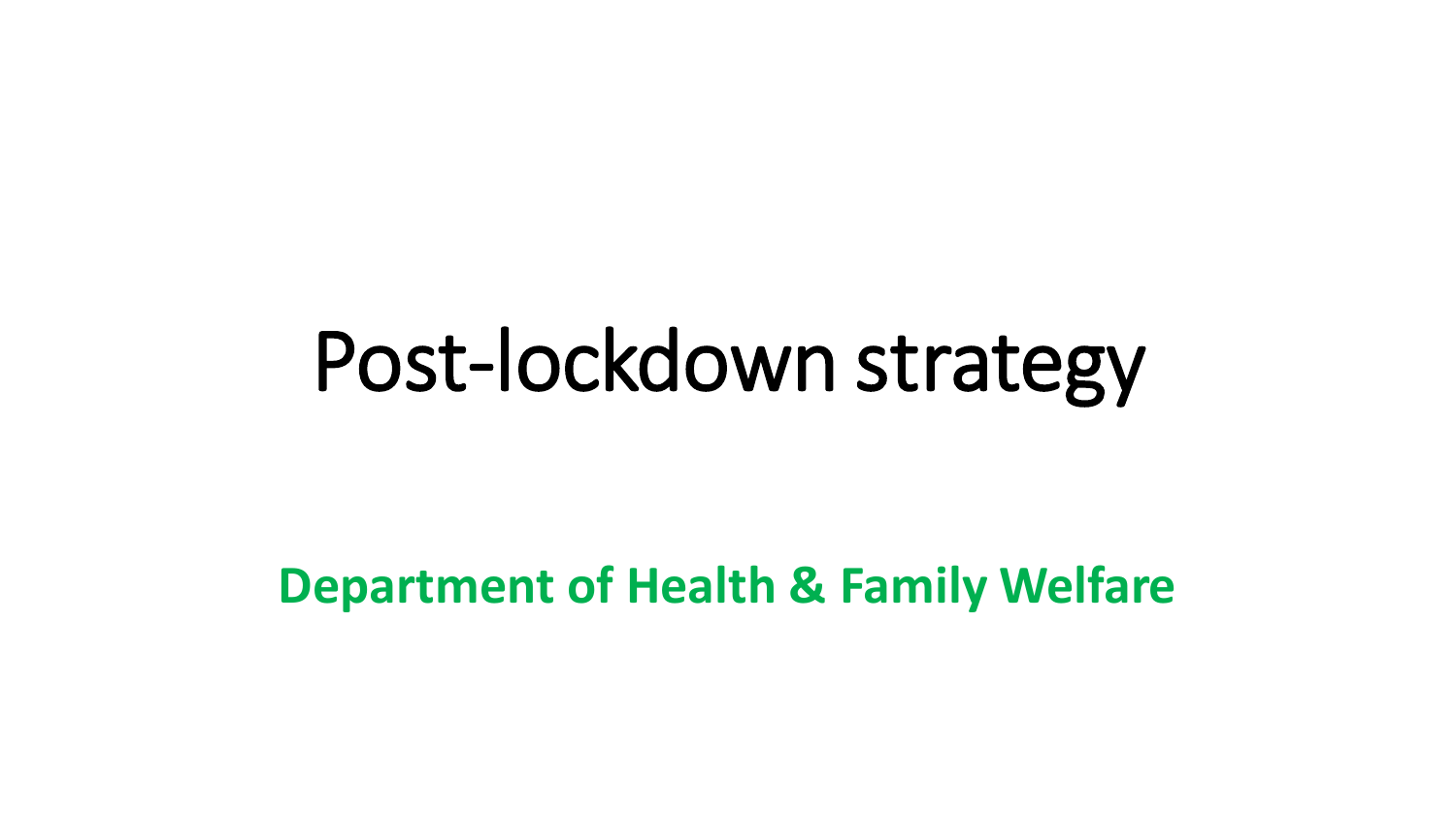### Plan for Passenger Screening & Isolation on Arrival



### **Airport Sea Port Railway Border Areas**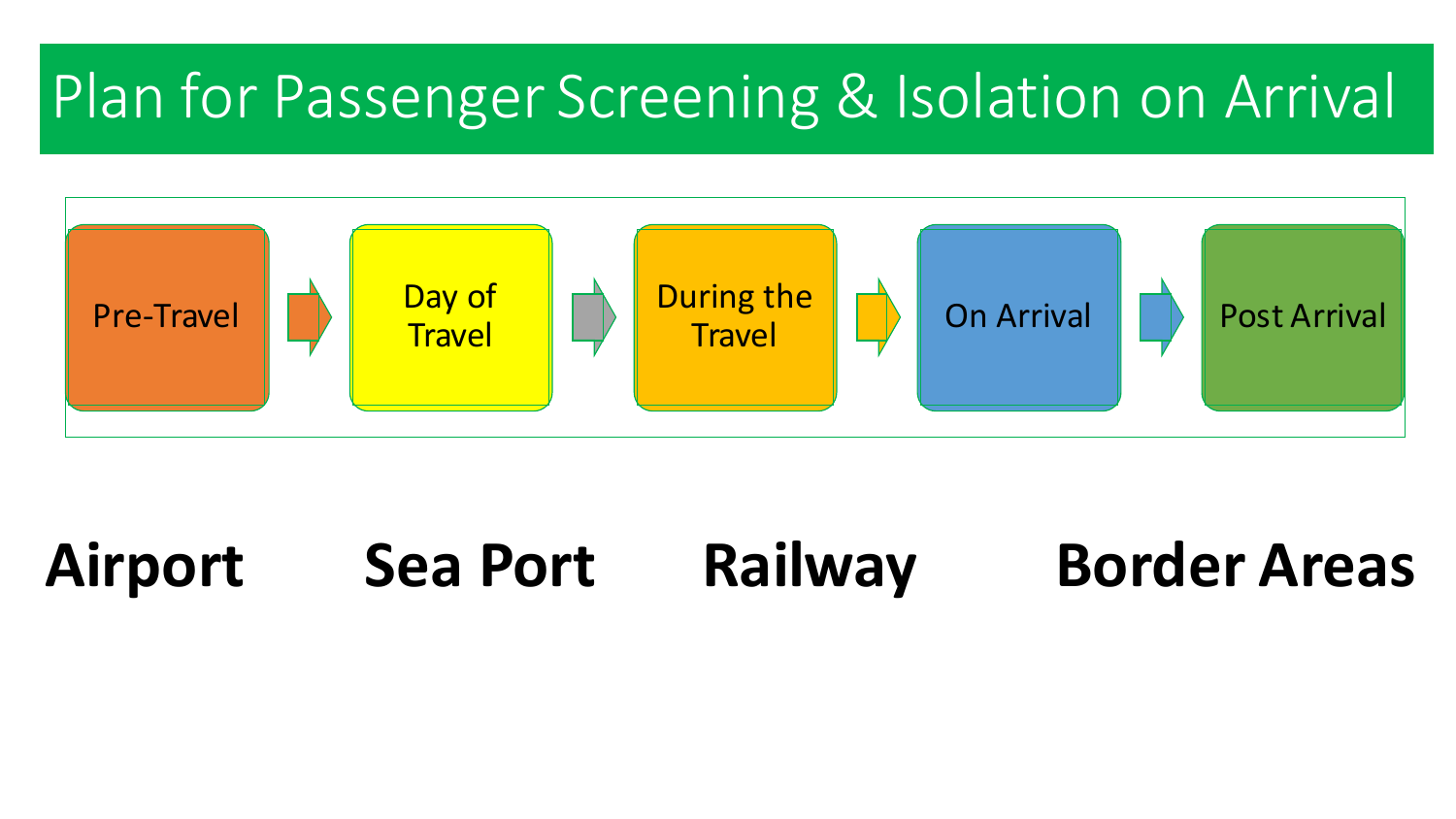#### Flow diagram regarding 'destination for isolation' for passengers/returnees

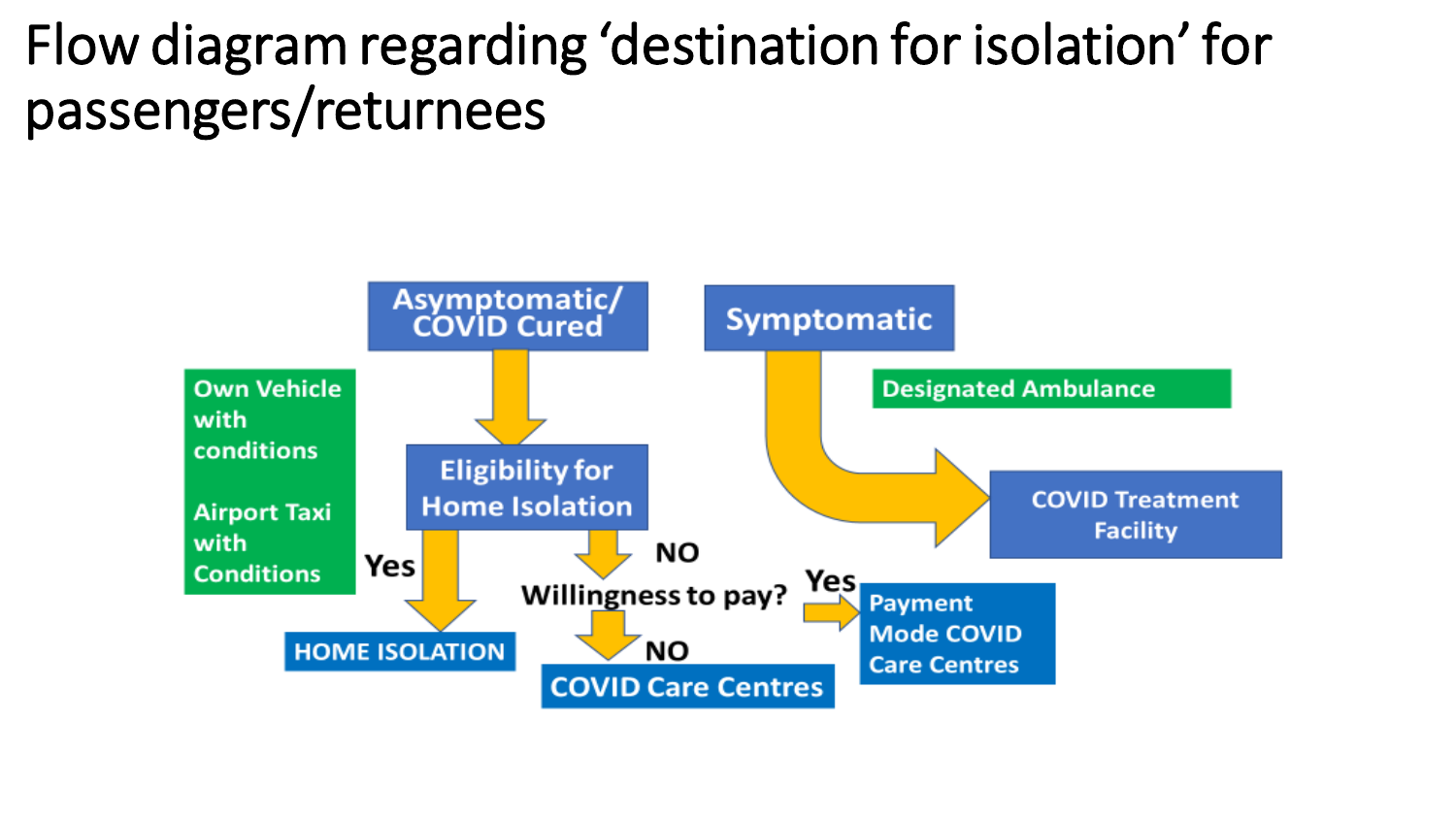#### HR requirements estimated for screening of passengers

| <b>Category of Staff</b>  | <b>Airport (Max Per 1000</b><br>passengers/shift) | <b>Railway Station (Max</b><br>Per 1000 passenger<br>per shift) | <b>Additional HR at Border</b><br>stations- Per 2 routine<br>trains maximum at a time | <b>Check post (Max Per</b><br><b>1000 Vehicle crossing</b><br>per shift) |
|---------------------------|---------------------------------------------------|-----------------------------------------------------------------|---------------------------------------------------------------------------------------|--------------------------------------------------------------------------|
| <b>Trained Volunteers</b> | <b>NA</b>                                         | 40                                                              | 100                                                                                   | 30                                                                       |
| <b>Nurse</b>              | $\overline{2}$                                    | $\overline{2}$                                                  | <b>NA</b>                                                                             | $\overline{2}$                                                           |
| <b>JHI</b>                | 10                                                | 16                                                              | <b>NA</b>                                                                             | 12                                                                       |
| Data entry operator       | $\overline{7}$                                    | $\overline{7}$                                                  | <b>NA</b>                                                                             | $\overline{7}$                                                           |
| <b>Doctors</b>            | $\overline{4}$                                    | 8                                                               | <b>NA</b>                                                                             | 10                                                                       |
| Co-coordinator            | $\mathbf{1}$                                      | $\mathbf{1}$                                                    | $\mathbf 1$                                                                           | $\overline{1}$                                                           |
| Ambulance<br>coordinator  |                                                   | $\mathbf 1$                                                     | <b>NA</b>                                                                             |                                                                          |

Each Shift is 6 hours, Data Entry Operators on assumption that pre registration mechanism exists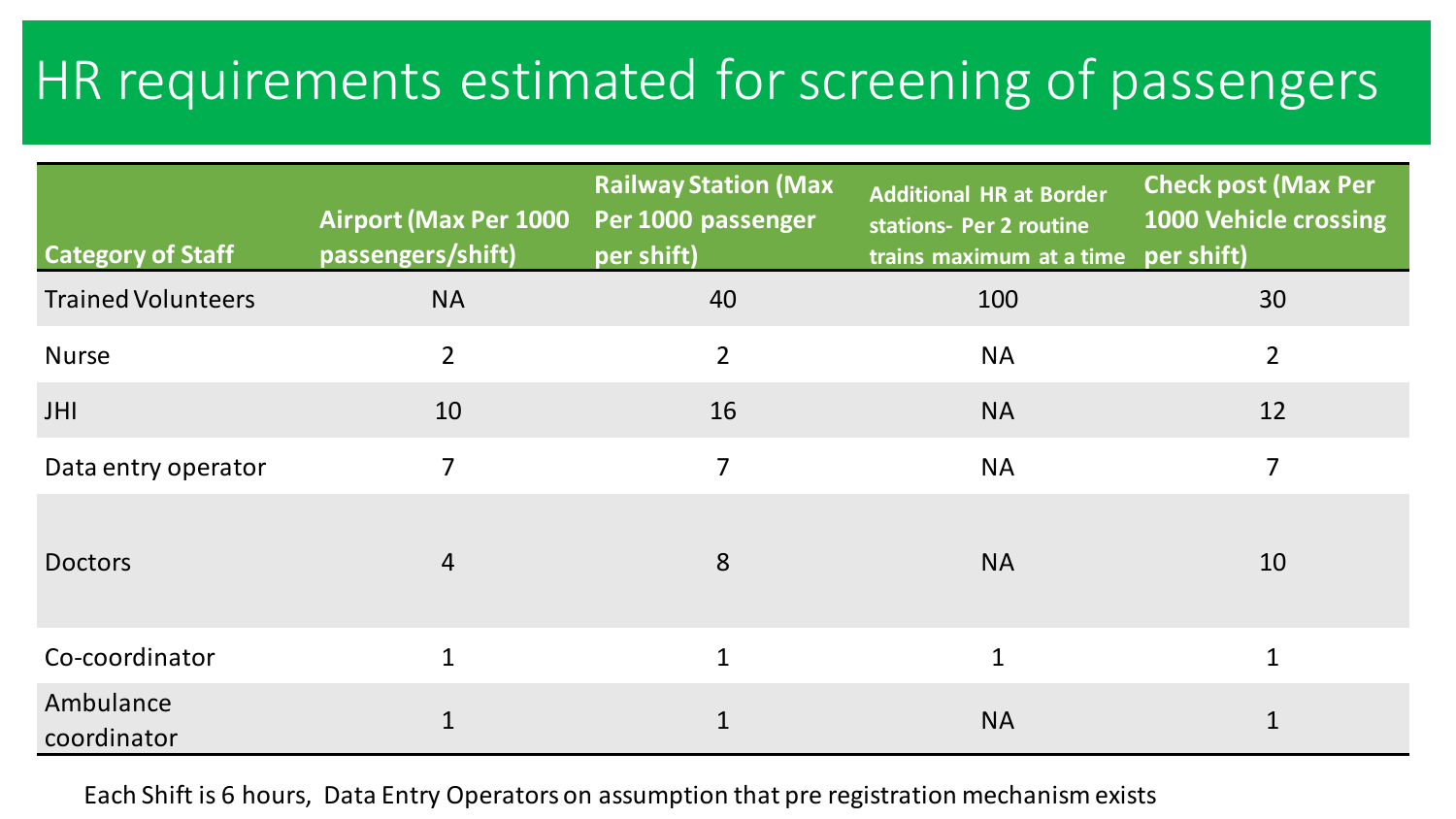# Passenger Screening Airport

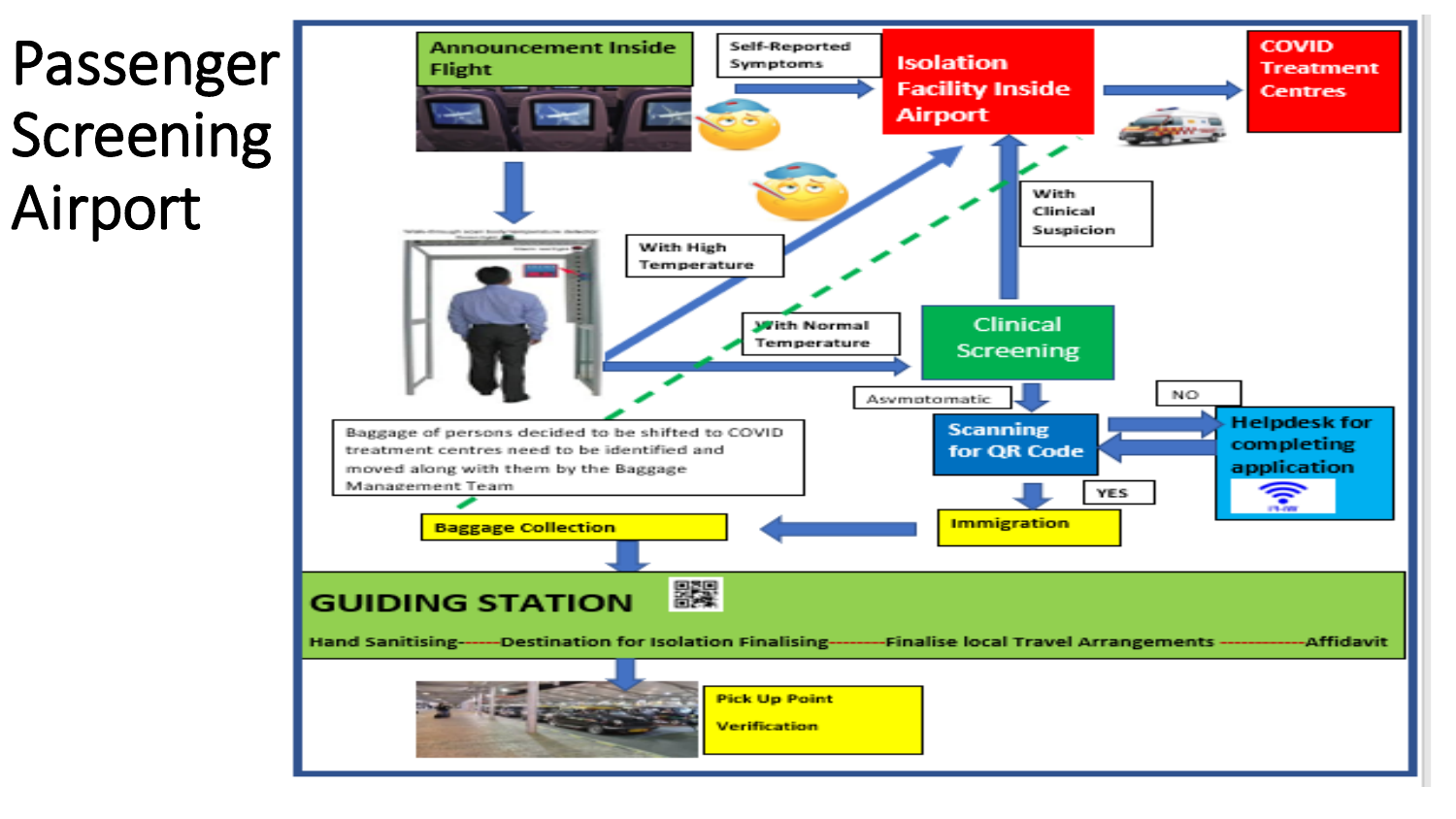|                                                     | <b>Place</b>                                           | No. of<br>desk | <b>Category of Staff</b>                 | <b>Total Numbers</b><br>per shift | <b>Number of</b><br>shifts       | <b>Total staff per</b><br>day | <b>Remarks</b>                                        |
|-----------------------------------------------------|--------------------------------------------------------|----------------|------------------------------------------|-----------------------------------|----------------------------------|-------------------------------|-------------------------------------------------------|
| <b>Detailed</b><br><b>HR Plan</b><br><b>Airport</b> | Designated Isolation<br><b>Facility inside Airport</b> | $\mathbf{1}$   | <b>Nurse</b>                             | $\overline{2}$                    | $\overline{4}$                   | 8                             | With Full PPE                                         |
|                                                     | <b>Screening Station-1&amp;2</b>                       | $\mathsf{3}$   | JHI/Trained Volunteer 5                  |                                   | $\overline{4}$                   | 20                            | N95 Mask, Gloves<br>With full PPE                     |
| (Indicative<br>2000                                 |                                                        |                | Data entry operator<br><b>Doctors</b>    | $\mathbf{1}$                      | $\overline{4}$                   | $\overline{4}$<br>12          | N95 Mask, Gloves<br>(full PPE as and when             |
| passengers<br>per day)                              | QR Code screening station                              | $\mathbf{3}$   | <b>Police/Airport Staff</b>              | 3<br>$\overline{3}$               | 4<br>$\overline{4}$              | 12                            | required)<br>N95 Mask, Gloves                         |
|                                                     | Help Desk for Data<br>updating                         | $\overline{4}$ | Data Entry Operators 4                   |                                   | $\overline{4}$                   | 16                            | N95 Mask, Gloves                                      |
|                                                     | <b>Guiding Station</b>                                 | 3              | JHI or equivalent<br>Data entry operator | $\overline{3}$                    | $\overline{4}$<br>$\overline{4}$ | 12<br>16                      | N95 Mask, Gloves<br>With full PPE<br>N95 Mask, Gloves |
|                                                     |                                                        |                | <b>Medical Officer</b>                   | $\mathbf{1}$<br>$\mathbf{1}$      | $\overline{4}$                   | $\overline{4}$                | (full PPE as and when<br>required)                    |
|                                                     | <b>Baggage Management</b><br>Team                      |                | <b>Airport Staff</b>                     | $\overline{2}$                    | 4                                | 8                             | N95 Mask, Gloves                                      |
|                                                     | <b>Ambulance Coordination</b>                          |                | <b>Health Staff</b>                      | $\mathbf{1}$                      | $\overline{3}$                   | $\overline{3}$                | PPE as per requirement                                |
|                                                     | <b>Overall Coordination</b>                            |                | <b>Medical Officer</b>                   | $\mathbf{1}$                      | $\mathbf{1}$                     | $\mathbf{1}$                  | PPE as per requirement                                |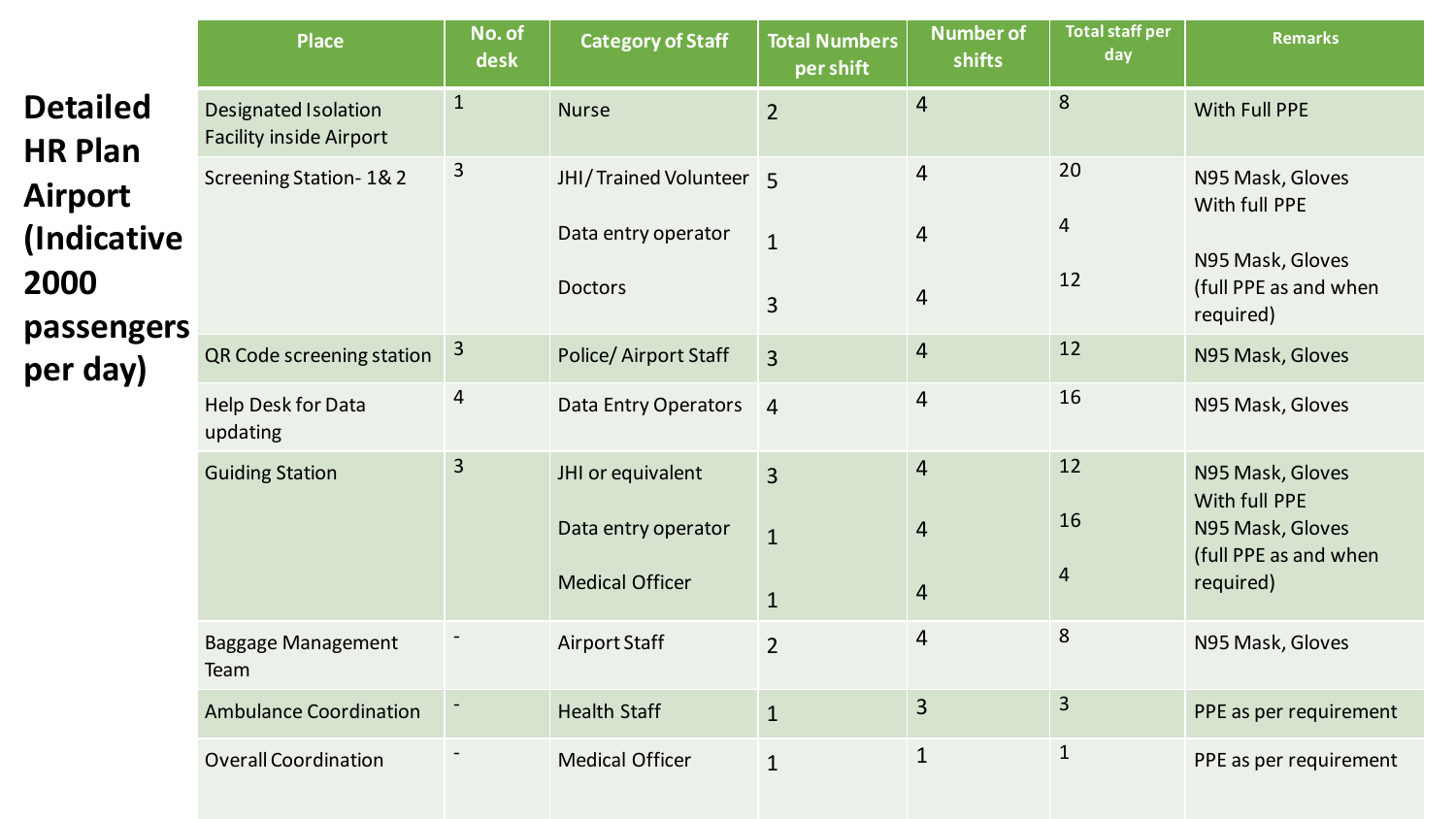#### Passenger Screening Railway Station

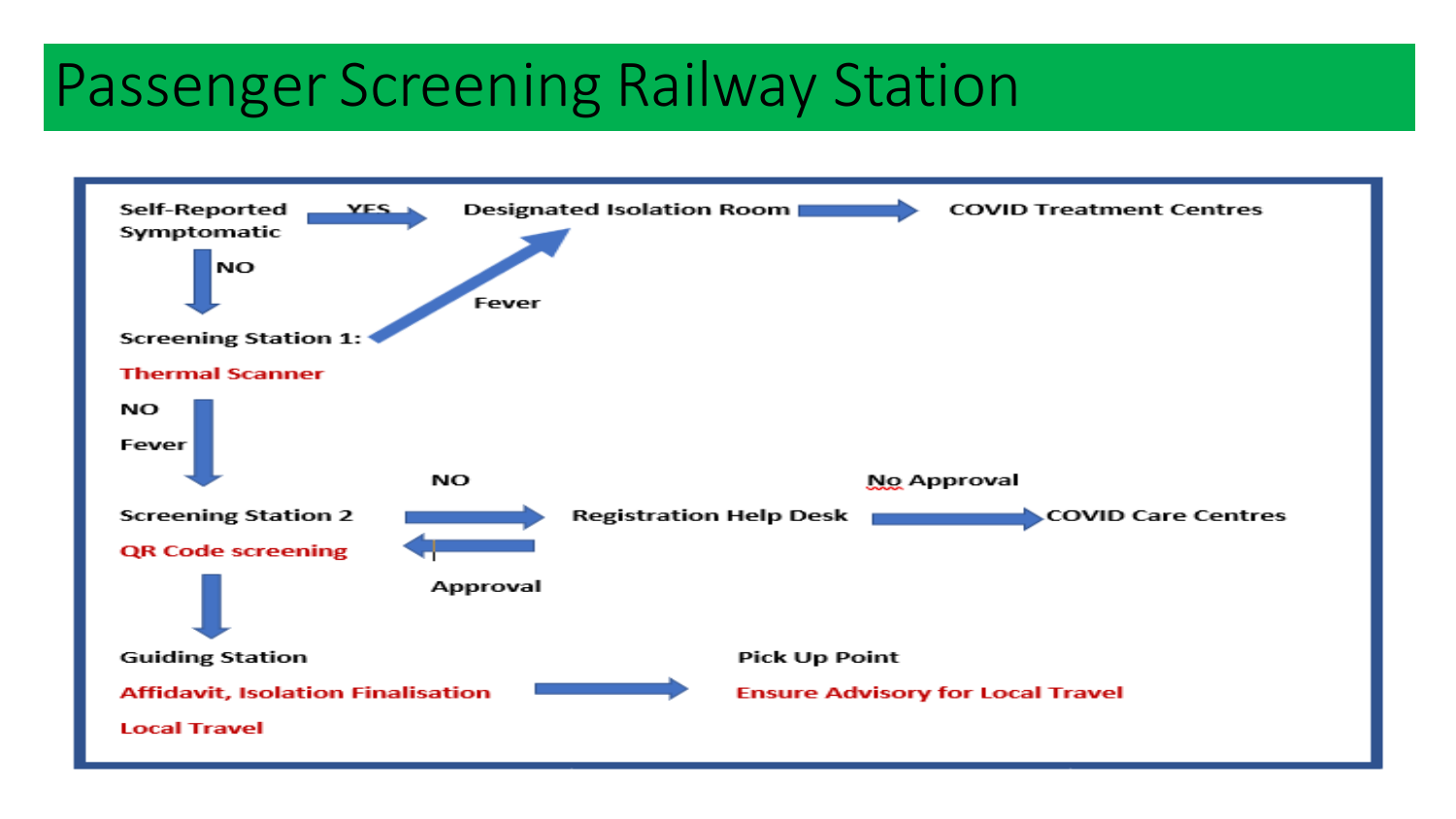|                                                                                   | <b>Place</b>                                                                           | No. of desk    | <b>Category of Staff</b>                          | <b>Numbers per</b><br>shift | <b>Number of shifts</b> | <b>Total staff per day</b> | <b>Remarks</b>            |
|-----------------------------------------------------------------------------------|----------------------------------------------------------------------------------------|----------------|---------------------------------------------------|-----------------------------|-------------------------|----------------------------|---------------------------|
| <b>Detailed</b><br><b>HR Plan</b><br>per<br>Railway<br><b>Station</b><br>for 5000 | <b>Border Railway</b><br><b>Stations for</b><br>Education                              |                | Volunteers                                        | 2 per Coach*                | $\overline{4}$          | $400*$                     | N95 Mask, Gloves          |
|                                                                                   | Designated<br><b>Isolation Facility</b><br><b>(Indicative</b> nside Railway<br>Station | $\mathbf 1$    | <b>Nurse</b>                                      | $\overline{2}$              | 4                       | 8                          | With Full PPE             |
| passenger<br>s exit per<br>day)                                                   | <b>Screening Station-</b><br>1&2<br>(Temperature/Clinic<br>al Exam)                    | 8              | Volunteers<br>Nurse/JHI<br><b>Medical Officer</b> | 16<br>8<br>8                | 4<br>4<br>4             | 64<br>32<br>32             | N95 Mask, Gloves          |
|                                                                                   | Screening Station-2 8<br>(QR Code)                                                     |                | Volunteers<br><b>PRO</b>                          | 16<br>$\overline{2}$        | $\overline{4}$<br>4     | 64<br>8                    | N95 Mask, Gloves          |
|                                                                                   | <b>Registration Help</b><br><b>Desk</b>                                                | $\overline{3}$ | Volunteers<br>Data Entry<br>Operators/PRO         | 12<br>3                     | $\overline{4}$<br>4     | 36<br>12                   | N95 Mask, Gloves          |
|                                                                                   | <b>Guiding Station</b>                                                                 | 8              | JHI/equivalent<br><b>Medical Officer</b>          | $\bf 8$<br>$\overline{2}$   | 4<br>4                  | 32<br>8                    | N95 Mask, Gloves          |
|                                                                                   | Ambulance<br>Coordination                                                              |                | <b>Health Staff</b>                               | $\mathbf{1}$                | $\mathbf{3}$            | $\mathsf{3}$               | PPE as per<br>requirement |
|                                                                                   | Quarall                                                                                |                | Hoalth Staff                                      | $\blacktriangleleft$        | 3                       | 3                          | DDE ac nor                |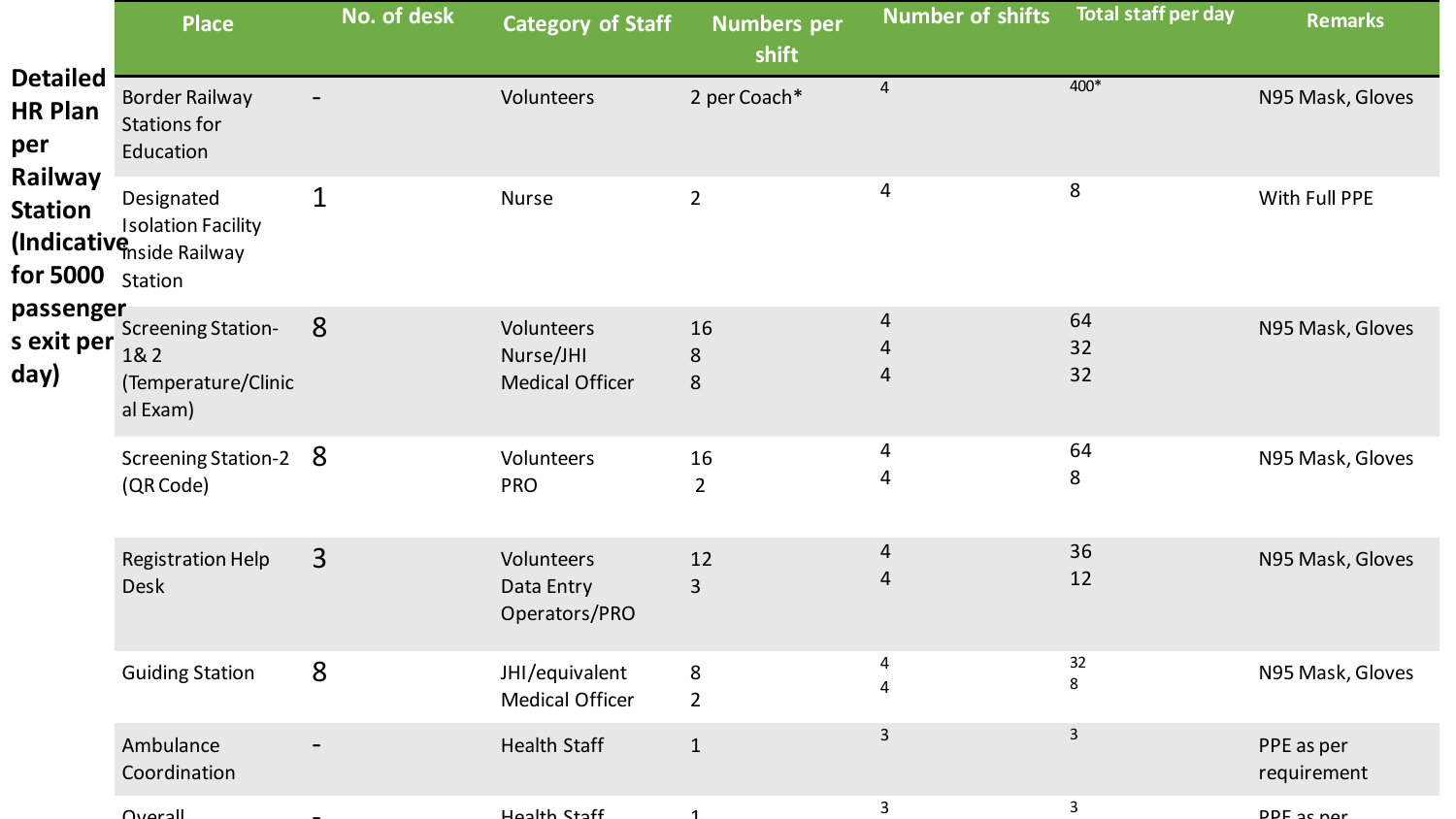# By Road

**Cat-1:** Passengers coming for single entry who might be natives of Kerala coming back to their home in own vehicles

**Cat 2: Passengers who come to** Kerala for a short visit for emergency reasons.

**Cat 3**- Those who stay in outside state but study/work in Kerala **Cat 4**- Natives of Kerala who got stranded in other states and coming back in Bus post-lockdown. **Cat-5:** Drivers & Helpers of taxi, bus, truck for short duration visits.

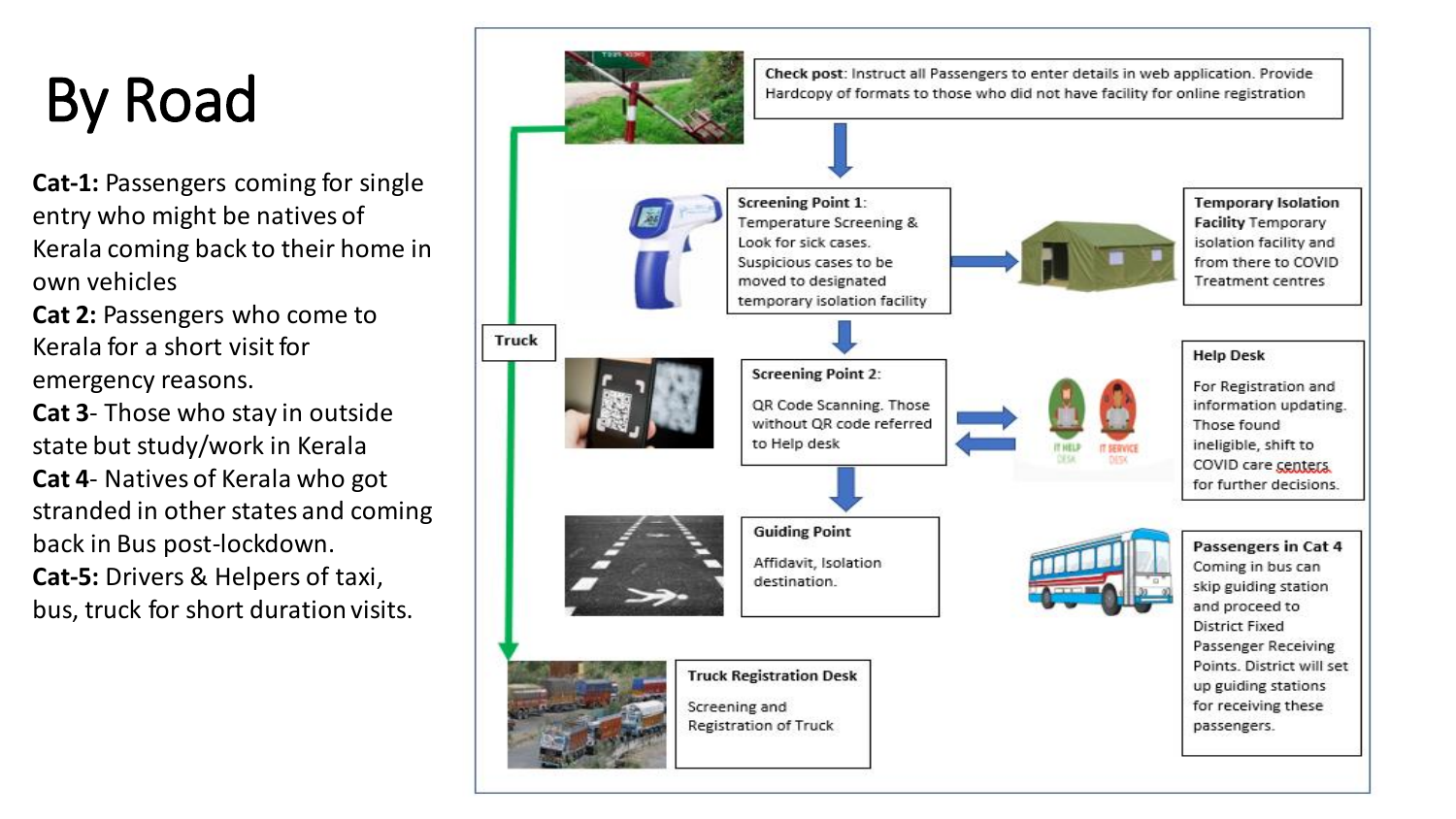|                                   | <b>Place</b>                                              | No. of desk | <b>Category of Staff</b>   | <b>Numbers per shift</b> | <b>Number of shifts</b> | <b>Total staff per day</b> | <b>Remarks</b>            |
|-----------------------------------|-----------------------------------------------------------|-------------|----------------------------|--------------------------|-------------------------|----------------------------|---------------------------|
| <b>Detailed</b><br><b>HR Plan</b> | Designated<br><b>Isolation Facility at</b><br>border area |             | <b>Nurse</b>               | $\overline{2}$           | 4                       | 8                          | <b>Full PPE</b>           |
| <b>Border</b>                     | <b>Screening Point-1</b><br>(Temperature)                 | <b>10</b>   | Volunteers                 | $10*$                    | 4                       | 40                         | N95 Mask, Gloves          |
| <b>Check post</b>                 |                                                           |             | JHI/Nurse                  | $\overline{2}$           | 4                       | $8\,$                      |                           |
| (Indicative                       |                                                           |             | <b>Medical Officer</b>     | $\mathbf{1}$             | 4                       | $\overline{4}$             |                           |
| 5000                              | <b>Screening Point-2</b><br>(QR Code)                     | 10          | Volunteers                 | $10*$                    | $\overline{4}$          | 40                         | N95 Mask, Gloves          |
| vehicles                          |                                                           |             | JHI or equivalent          | $\overline{2}$           | $\overline{4}$          | 8                          |                           |
| per day)                          | Registration Help<br>Desk                                 | 10          | Volunteers                 | 10                       | 4                       | 40                         | N95 Mask, Gloves          |
|                                   |                                                           |             | Data Entry<br>Operator/PRO | 5                        | 4                       | 20                         |                           |
|                                   | <b>Guiding Station</b>                                    | 10          | JHI or equivalent          | $10*$                    | 4                       | 40                         | N95 Mask, Gloves          |
|                                   |                                                           |             | <b>Medical Officer</b>     | $\mathbf{1}$             | 4                       | $\overline{4}$             |                           |
|                                   | <b>Truck Screening</b><br>Station                         | 10          | Volunteers<br>JHI/Equalent | $10*$<br>$\overline{2}$  | 4<br>4                  | 40<br>8                    | N95 Mask, Gloves          |
|                                   | Ambulance<br>Coordination                                 |             | <b>Health Staff</b>        | $\mathbf{1}$             | 4                       | 4                          | PPE as per<br>requirement |
|                                   | Overall                                                   |             | <b>Health Staff</b>        | $\mathbf 1$              | 4                       | 4                          | PPE as per                |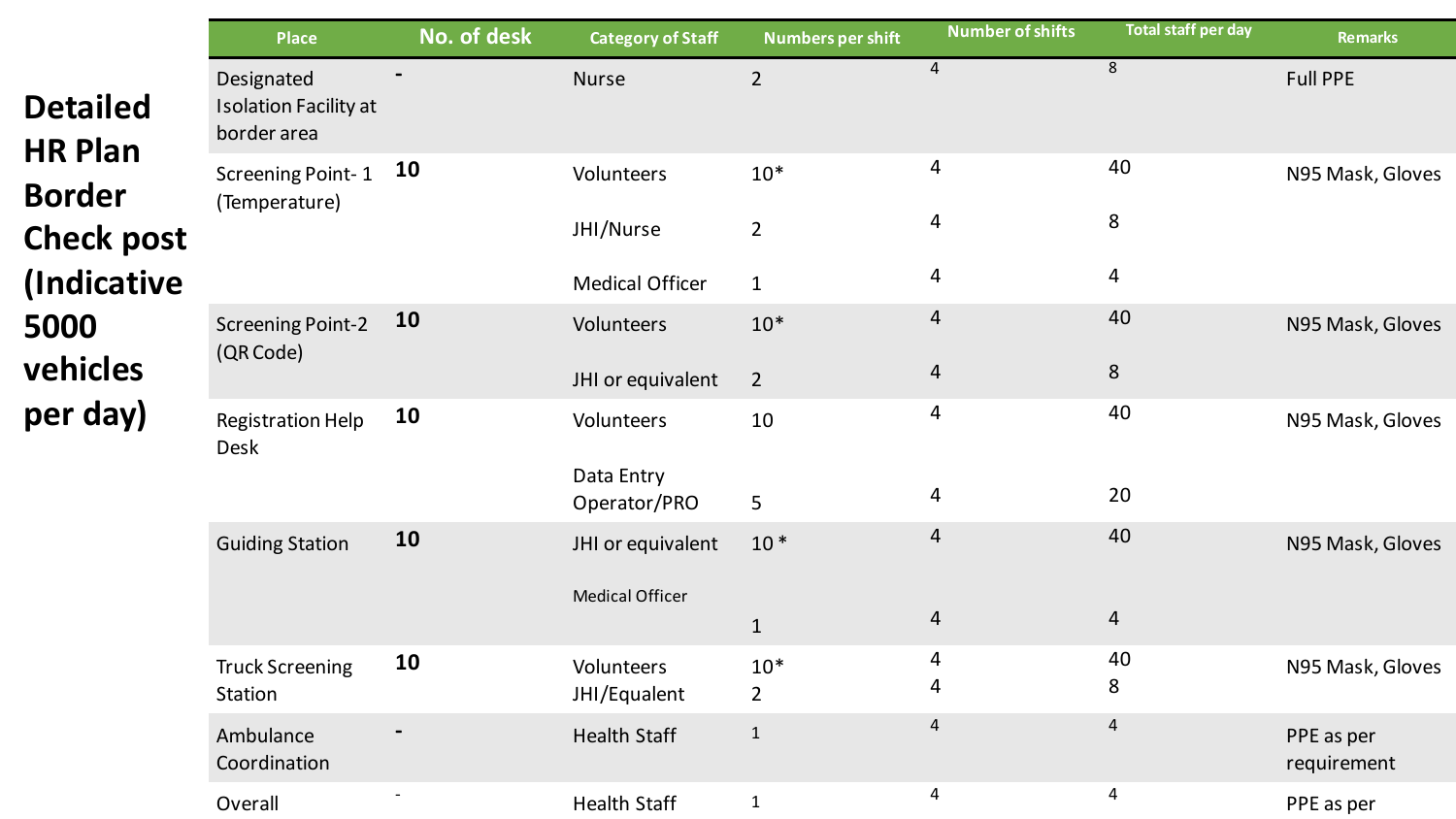### ICU beds

|                    | <b>Public Sector</b> | <b>Private Sector</b> | <b>Total</b> |
|--------------------|----------------------|-----------------------|--------------|
| Thiruvananthapuram | 355                  | 397                   | 792          |
| Kollam             | 45                   | 219                   | 264          |
| Pathanamthitta     | 28                   | 220                   | 248          |
| Alapuzha           | 93                   | 125                   | 227          |
| Idukki             | 19                   | 58                    | 77           |
| Kottayam           | 196                  | 288                   | 484          |
| Ernakulam          | 94                   | 443                   | 537          |
| Thrissur           | 56                   | 347                   | 397          |
| Palakkad           | 19                   | 291                   | 310          |
| Malappuram         | 66                   | 138                   | 204          |
| Kozhikode          | 205                  | 244                   | 449          |
| Wayanad            | 10                   | 93                    | 103          |
| Kannur             | 202                  | 254                   | 456          |
| Kasaragod          | 11                   | 91                    | 102          |
| <b>Total</b>       | 1398                 | 3212                  | 4610         |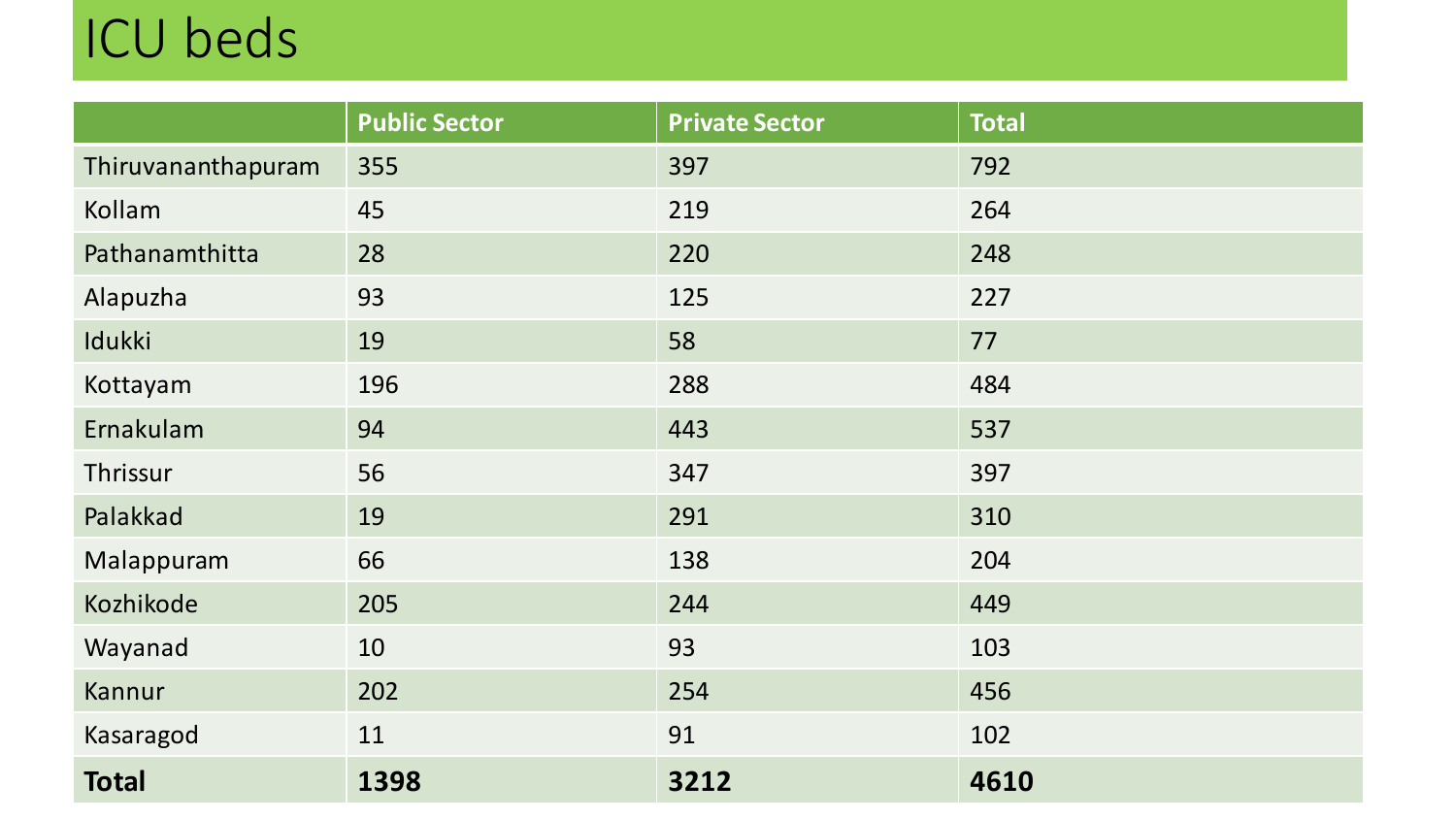### Ventilators

|                    | <b>Public Sector</b> | <b>Private Sector</b><br>(Reserved) | <b>Total</b> |
|--------------------|----------------------|-------------------------------------|--------------|
| Thiruvananthapuram | 241                  | 82                                  | 323          |
| Kollam             | 48                   | 149                                 | 197          |
| Pathanamthitta     | 31                   | 50                                  | 81           |
| Alapuzha           | 99                   | 19                                  | 118          |
| Idukki             | 23                   | 15                                  | 38           |
| Kottayam           | 146                  | 59                                  | 205          |
| Ernakulam          | 73                   | 113                                 | 179          |
| Thrissur           | 73                   | 70                                  | 143          |
| Palakkad           | 37                   | 50                                  | 87           |
| Malappuram         | 31                   | 22                                  | 53           |
| Kozhikode          | 209                  | 100                                 | 309          |
| Wayanad            | 15                   | 24                                  | 39           |
| Kannur             | 81                   | 91                                  | 172          |
| Kasaragod          | 12                   | 10                                  | 22           |
| <b>Total</b>       | 1112                 | 854                                 | 1966         |